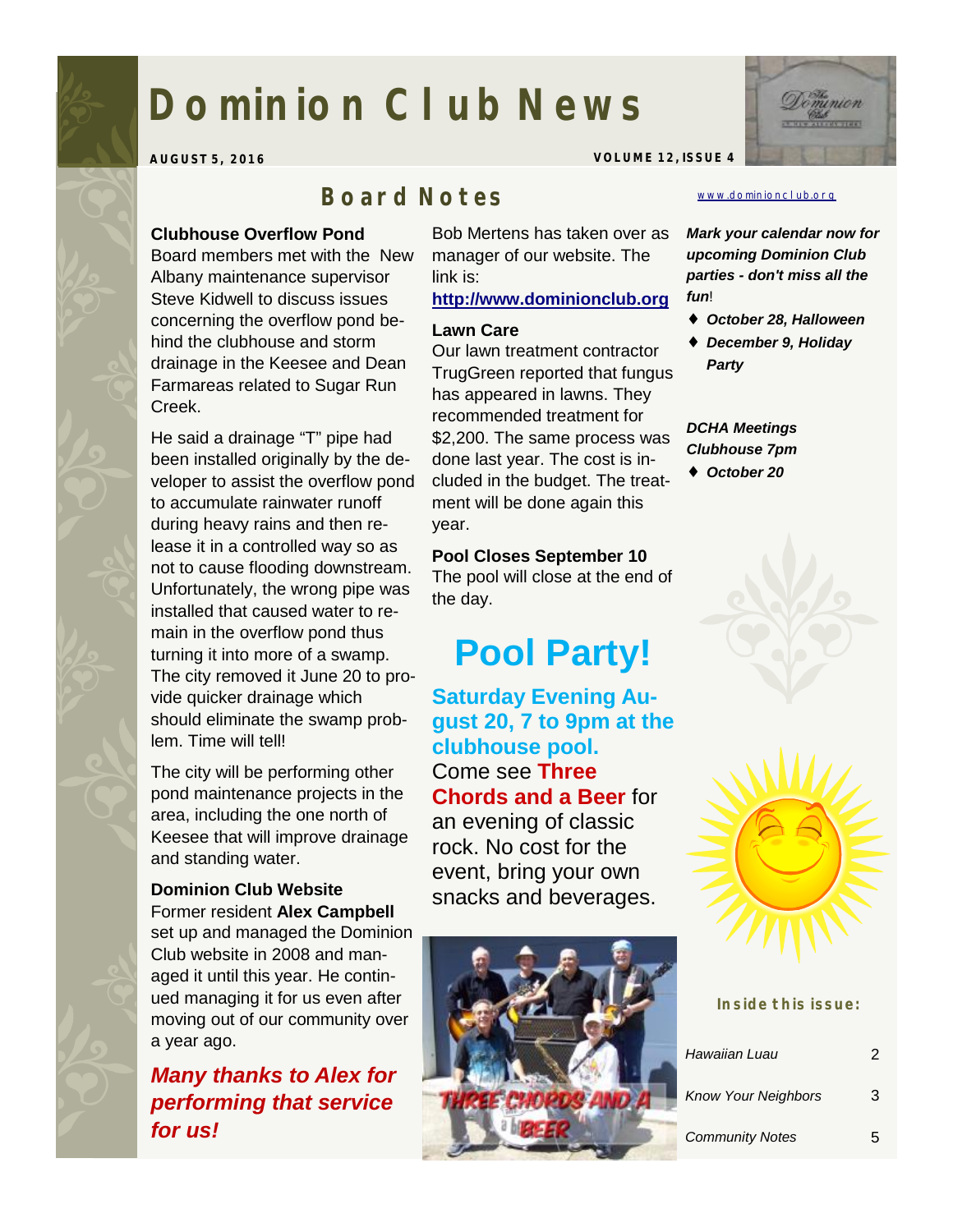## *Hawaiian Luau*



A very warm and breezy evening with palm trees swaying was the setting for a great night of fun, food and fellowship. We had 49 neighbors and guests attending our Hawaiian Luau. Shredded pork sandwiches and a



buffet table full of a delicious assortment of salads, casseroles and desserts was the dining fare for the evening. The tiki bar had a lot of visitors to partake of the yummy Blue Hawaiians on tap!

We welcomed our new neighbors, Roger & Robin Neer on Keesee, Hiram & Marge McCoy's guest Diane Selover & Judy Bennett's sister Caroline Anderson.

We sang "Happy Birthday" to Judy Fisher who was celebrating her birthday.

The traditional "Count what's (sea shells) in the jar" was won by Myra Littleton. She guessed 118 & there were 121. Other door prizes were won by Bob Youngs, Scott Harris, Jackie White, Marge McCoy, Judy Fisher, Jim Brown, Charley Evranian, Tom Gyurko, Phyllis Solove & Charlie Hinerman.

We also did a group picture to send to Bob Kunovich who has been in & out of Riverside over the last 40 days. We signed a get well card and are sending all our good thoughts

and prayers for a speedy recovery. We miss you Bob and Kathy!!

A **BIG** thank you to Deb Susi for the pictures. Thanks to the Kretschmaiers and Morriseys for their canopies. A huge thank you to the party committee (Bob W, Jackie W, Leisa H, Matt, H, Jim B, Myra L, Beth R, Tom G, Janet G, Pat E, Coach E) who helped work on this party. Couldn't have done it without you all!!! Also thank you to all the other folks who help with the cleanup at the end of the evening.

## **Please mark your calendar on October 28 for the Halloween Party**

**Rumor has it that there will be prizes for costumes and maybe a Chili cook off!** 

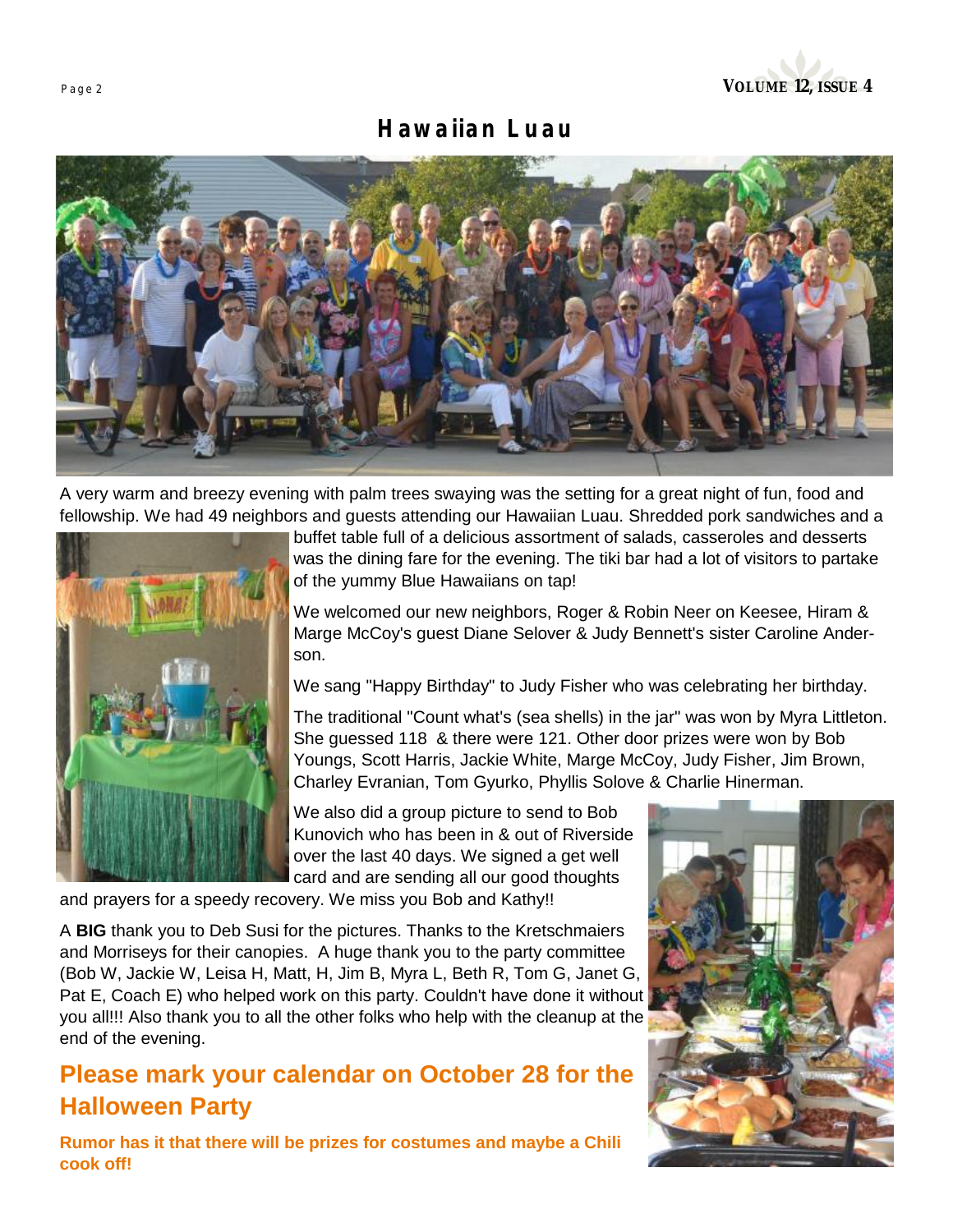

## *Know Your Neighbors by John Bradshaw*



**Tim and Sue Dean** moved to 6930 Joysmith Circle in the summer of 2012 from Germantown, TN.

Tim retired from FedEx Corporate HQ in Memphis, TN where his career spanned 27 years of management in Information Technology (IT).

Sue has always worked full time as a mom, as well as a dental hygienist for 30+ years. Sue retired from dental hygiene in 2004.

Although Tim and Sue spend most of each year at their home in southwest Florida, spending summers and holidays in New Albany allows them to be near family who live throughout the Ohio area. Tim and Sue have children and grand children living in the Columbus and Dayton areas, as well as in Tennessee and Minnesota.

Outside interests and hobbies for both include walking, gardening, fishing, attending classic car shows, and computers... the latter being more of an interest of Sue who enjoys troubleshooting and solving computer and Internet issues and helping others with their computers. Tim's additional interests include golf, saltwater fishing, photography and year-round growing of productive tomato plants.

**Roger and Robin Neer** moved to 7058 Keesee Circle six weeks ago. Here is their Bio, in their own words:

Roger and I grew up in the Bellefontaine area. We have been married for 40 years in August. We have 2 boys and 3 grandchildren. They all live in the Gahanna, New Albany area which is what lead us here from Powell! We lived in West Palm Beach, Florida for 10 years and moved to Dublin in 1990. After our boys graduated we lived in Powell for 16 Years.

Roger is still working in sales for an Optical Company. He enjoys golf and fishing in his free time.

Robin works part time for Emerald EyeCare in Dublin. She enjoys spending free time with Grandbabies!

We have been here for 6 weeks and love the quiet, friendly community! We are very happy with our decision to move here!

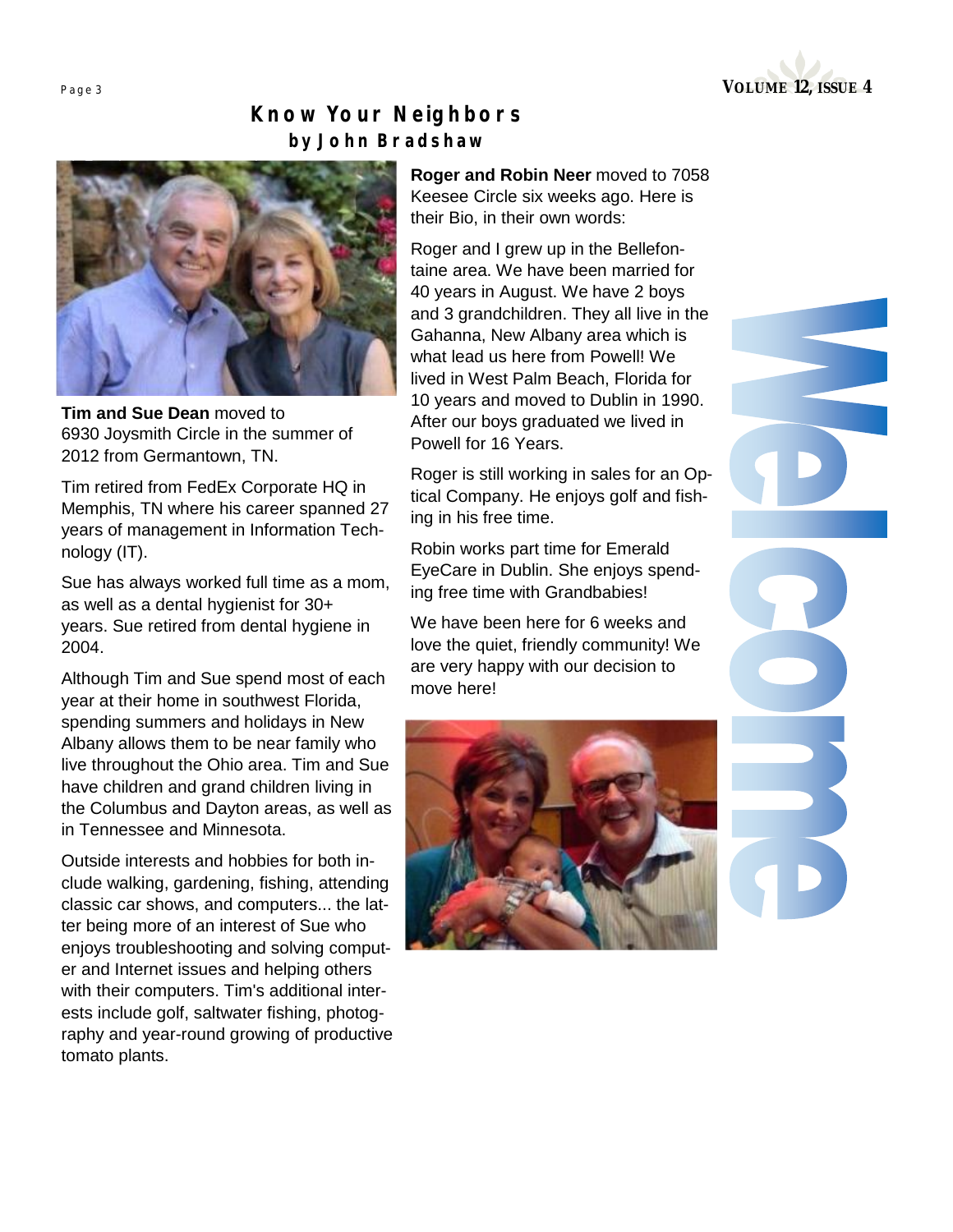

## *Know Your Neighbors by John Bradshaw*



**Judy Fisher** moved to 6929 Joysmith Cir about three years ago and loves the community. Says Judy, "I lived on Gorsuch Road near Miller Paul. My husband and I owned 13 acres with two barns. This home required a lot of mowing and maintenance. I found it very difficult to maintain after my

husband died.

I was a sixth grade teacher at Big Walnut Schools for about 13 years. I enjoy sewing, traveling and socializing and joined the senior center in Westerville where I exercise there three days a week.

My daughter and son-in-law live in Orlando, and I spend about a month with her family in the winter.

I have three grandsons, 18, 16 and 11. My son and granddaughter(16) live in a suburb of St. Louis. Brian's fiancé lives in Sunbury. She has two daughters, 18 and 14. My son has been battling cancer for three years, prayers needed. I also have two spoiled Maine Coon cats".

Welcome Judy!

hibiscus

sian sage…

…and

## *Flowers Around Our Neighborhood*

Here are a few summer flowers found around our neighborhood…

...a sunflower interloper, courtesy of visiting chipmunks among the plumbago and rozanne geraniums…





strawberry hydrangeas